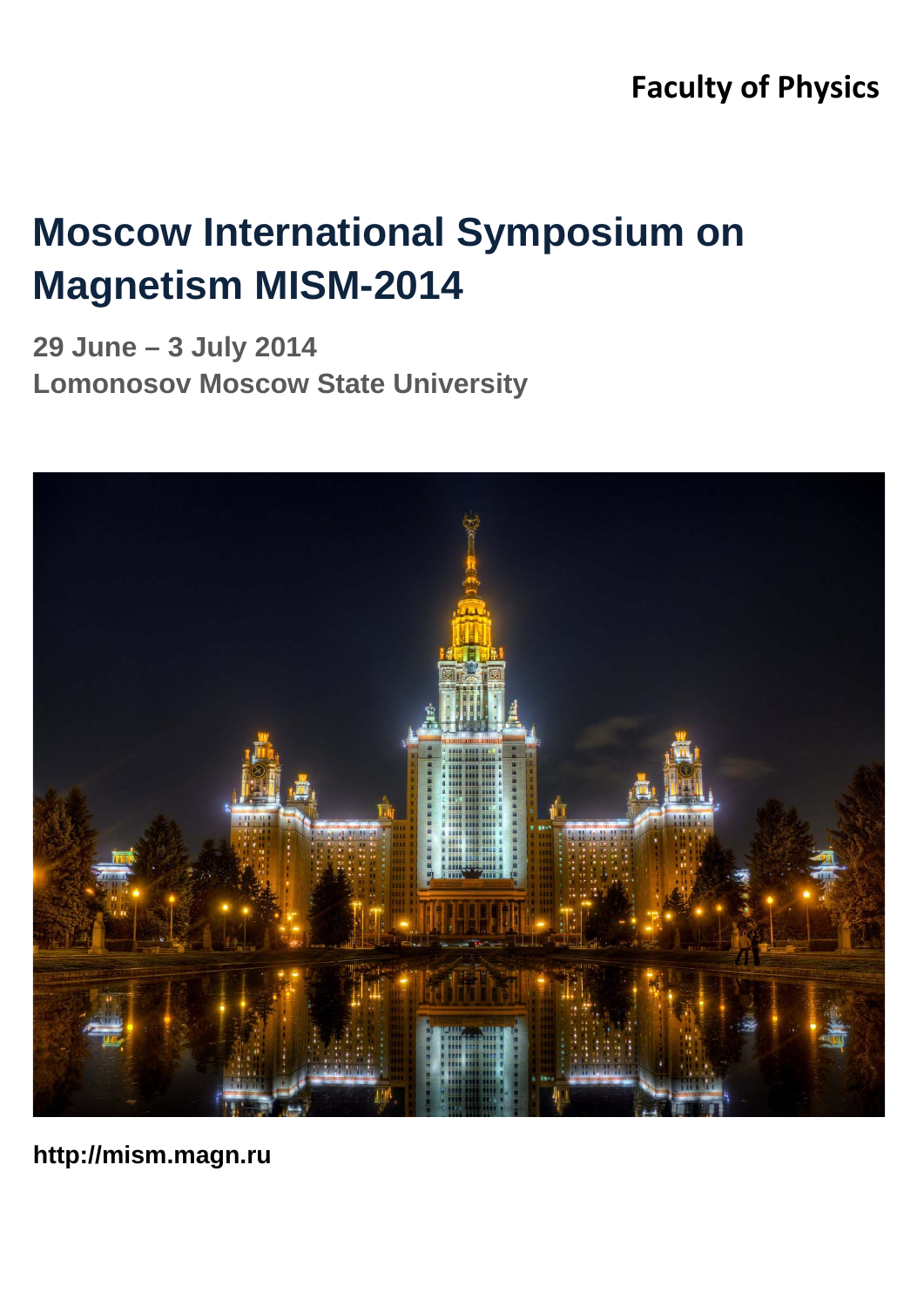The Moscow International Symposium on Magnetism (MISM) was held at Moscow State University in 1999, 2002, 2005, 2008 and 2011. The latter meeting MISM-2011 had gathered more than 750 scientists from 44 countries. From the first MISM-1999, the Symposium keeps the status of the largest international meeting on magnetism among those taking place in Russia. The Organizing Committee has decided to focus MISM-2014 on the most actual topics of modern magnetism. In addition to plenary talks of tutorial character and invited talks of leading scientists only top-level original contributions will be considered by the Program Committee. We also think that it is reasonable to limit the number of participants to 400-500 people to ensure high quality presentations.

### **MAIN TOPICS**

- Spintronics and Magnetotransport
- Magnetophotonics (linear and nonlinear magnetooptics, magnetophotonic crystals)
- High Frequency Properties and Metamaterials
- Diluted Magnetic Semiconductors and Oxides
- Magnetic Nanostructures and Low Dimensional Magnetism
- Magnetic Soft Matter (magnetic polymers, complex magnetic fluids and suspensions)
- Soft and Hard Magnetic Materials
- Magnetic Shape-memory Alloys and Magnetocaloric Effect
- Magnetism and Superconductivity
- **Multiferroics**
- Magnetism in Biology and Medicine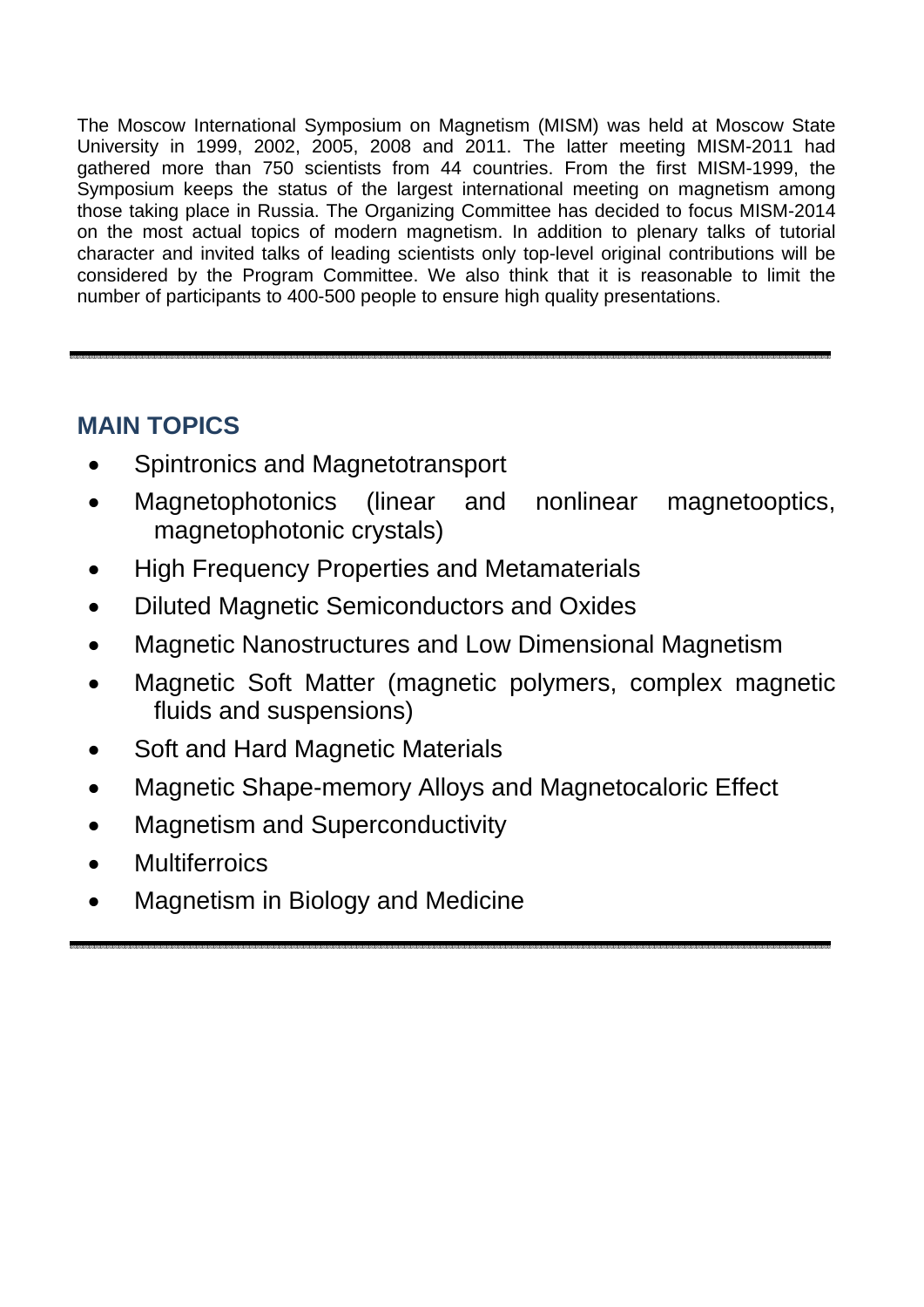#### **CONFERENCE ORGANIZERS**

#### **Organizing Committee:**

*Chairmen:* **A. Vedyaev, A. Granovsky, N. Perov**  *Secretary*: **A. Semisalova**

| <b>International Advisory Committee:</b>                                                                                                                                                                                                                                                                                                                                                                                                                                                                                                                                                                  | <b>National Advisory</b><br>Chairman: N. Syso                                                                                                                                                                                      |
|-----------------------------------------------------------------------------------------------------------------------------------------------------------------------------------------------------------------------------------------------------------------------------------------------------------------------------------------------------------------------------------------------------------------------------------------------------------------------------------------------------------------------------------------------------------------------------------------------------------|------------------------------------------------------------------------------------------------------------------------------------------------------------------------------------------------------------------------------------|
| M. Barandiaran (Bilbao)<br>A. Buzdin (Bordeaux)<br>B. Dieny (Grenoble)<br>D. Givord (Grenoble)<br>B. Hernando (Oviedo)<br>M. Farle (Duisburg)<br>A. Fert (Orsay)<br>D. Fiorani (Rome)<br>A. Freeman (Evanston)<br>J. Gonzalez (San Sebastian)<br>B. Heinrich (Burnaby)<br>M. Inoue (Toyohashi)<br>X. Jin (Shanghai)<br>D. Khomskii (Köln)<br>D. Khmelnitskii (Cambridge)<br>C. Lacroix (Grenoble)<br>S. Maekawa (Tokai)<br>D. Mapps (Plymouth)<br>S. Nikitov (Moscow)<br>S. Ovchinnikov (Krasnoyarsk)<br>S. Parkin (San Jose)<br>H. Szymczak (Warsaw)<br>V. Ustinov (Ekaterinburg)<br>M. Vazquez (Madrid) | A. Fedyanin<br>M. Chetkin<br>D. Khokhlov<br>N. Kreines<br>A. Lagar'kov<br>S. Maleev<br>S. Nikitin<br>R. Pisarev<br>L. Prozorova<br>V. Prudnikov<br>V. Shavrov<br>A. Sigov<br>A. Vasiliev<br>V. Veselago<br>N. Volkov<br>A. Zvezdin |
| <b>Program Committee:</b>                                                                                                                                                                                                                                                                                                                                                                                                                                                                                                                                                                                 |                                                                                                                                                                                                                                    |

*Chairman:* **A. Granovsky** *Secretary*: **A. Semisalova**

- M. Acet (Duisburg)
- B. Aktas (Gebze)
- B. Aronzon (Moscow)
- N. Bebenin (Ekaterinburg)
- D. Berkov (Jena)
- V. Chernenko (Bilbao)
- M. Chshiev (Grenoble)
- E. Gan'shina (Moscow)
- A. Gencer (Ankara)
- O. Kazakova (London)
- V. Khovaylo (Moscow)
- Cheol Gi Kim (Daejon)
- A. Kimel (Nijmegen)
- A. Kirilyuk (Nijmegen)
- K. Kugel (Moscow)
- G. Kurlyandskaya (Ekaterinburg)
- X. Li (Singapore)
- L. Nikitin (Moscow)
- V. Novosad (Argonne) Yu. Pastushenkov (Tver)
- N. Pugach (Moscow)
- A. Pyatakov (Moscow)
- A. Radkovskaya (Moscow)
- Yu. Raikher (Perm)
- K. Rozanov (Moscow)
- E. Shalygina (Moscow)
- E. Shamonina (Erlangen)
- A. Smirnov (Moscow)
- L. Tagirov (Kazan)
- N. Usov (Moscow)
- A. Vinogradov (Moscow)
- A. Zhukov (San Sebastian)
- M. Zhuravlev (Moscow)
- V. Zubov (Moscow)
- M. Yamaguchi (Sendai)

**National Advisory Committee:** *Chairman*: **N. Sysoev**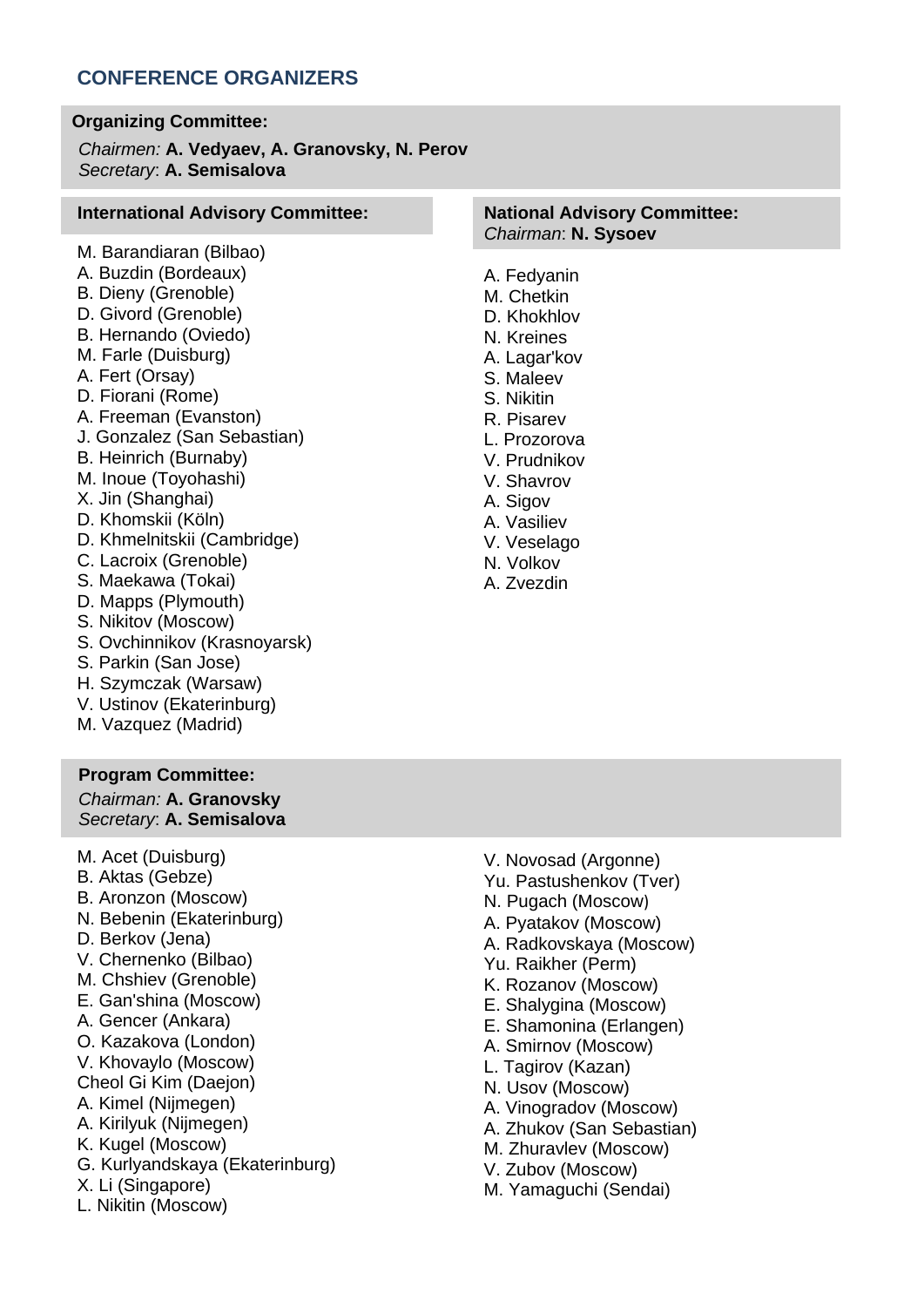#### **Registration**

Participants are requested to make registration via web page http://mism.magn.ru/ **before April 1, 2014**.

#### **Submission of abstracts**

Each abstract must have at least one author who has registered to MISM and who will present the paper at the Symposium. It is preferred that there will be only one abstract per registered participant. Each abstract must be submitted via Internet web page **http://mism.magn.ru/users/** before March 15, 2014. File format must be Microsoft Word. Each abstract is limited to one page in length. All material, including title, authors and affiliation, text, equations, figures, tables and references must be contained within a 16.5×21.5 cm rectangular area. Center the title of the paper at the top of the page. It should be typed in capital bold letters. Below give the name(s) of the author(s), and on the next line the affiliation and address. Skip two lines and start the text. The text must be single-spaced. All letters should be no smaller than 12 point. The abstracts will be reviewed, and notification of acceptance/rejection will be emailed by April 15, 2014.

#### **Submission of manuscript**

The maximum length of an invited paper is 6 pages. The maximum length of a contributed paper is 4 pages. A detailed version of instructions to authors will be published in the second announcement.

#### **Registration fees on site**

| Participant         | <b>350 Euro</b> | The registration fee includes:<br>Admission to all scientific sessions;<br>Conference handbook (Program and Abstracts)<br>and proceedings;<br>Welcome party;<br>Coffee-tea breaks |
|---------------------|-----------------|-----------------------------------------------------------------------------------------------------------------------------------------------------------------------------------|
| Accompanying person | 50 Euro         |                                                                                                                                                                                   |
| <b>Student</b>      | <b>100 Euro</b> |                                                                                                                                                                                   |

The registration fee of students and accompanying persons do not include proceedings. Note that meals, hotel accommodation, Conference Dinner and cultural program are not included in the registration fee. Lunches are available at cafeterias and restaurants in University campus. The prices range between 4-5 Euro.

The Organizers have a preliminary agreement with the Russian Foundation for Basic Research about financial support for participants from Russia. We expect that the registration fee for residents, which permanently work in Russia, will be 100 Euro.

#### **Payment**

All payments in Moscow should be made in Russian Rubles. The registration fee can be accepted in Euro or US dollars by cash. Foreign currencies are easily exchanged to Russian Rubles at exchange agencies in many places in the city, including University campus. You can use also ATM to get Russian currency by most of credit cards.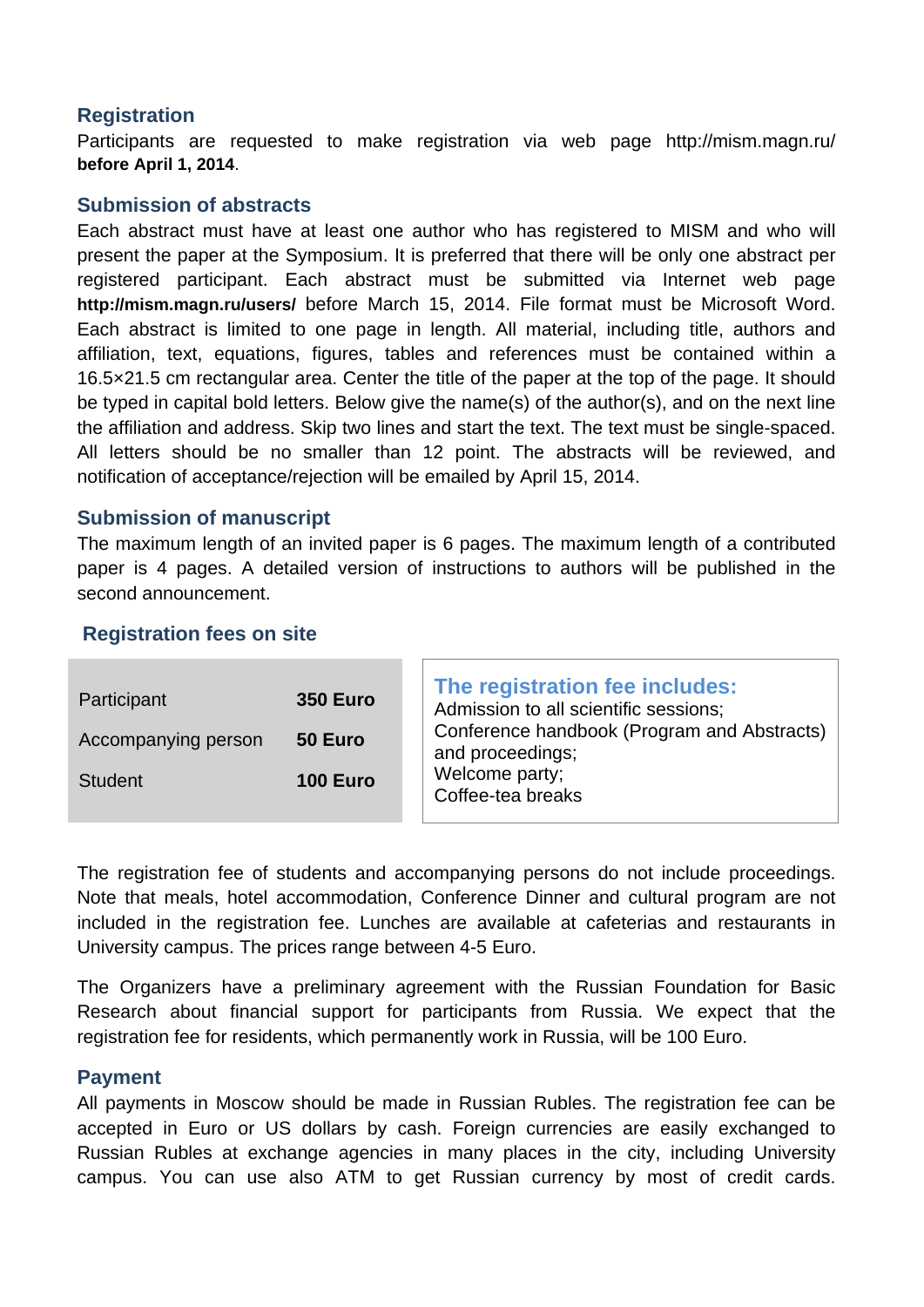#### **Letter of invitation**

The Organizing Committee will be pleased to send a letter of invitation to any individual requesting one. It is to be understood that such an invitation is intended to help potential participants to raise travel funds. Unfortunately, the Organization Committee is unable to provide any kind of the financial support. You may request such a letter of invitation from the MISM office. Note that the invitation letter is not the only document to obtain a visa.

#### **Visa**

Participants requiring a visa for entry to Russia may get a tourist voucher from the hotel booking system.

#### **Accommodation**

Moscow is ranked as one of the most expensive cities in non-Euro zone for tourists when it comes to booking the hotel room and room service. The prices range between 70-200 Euro per night. We hope to find the accommodation for participants as cheap and convenient as possible. Please, make your reservation via hotel booking system on our web-site (will be available from January 2014) or make hotel reservation via your travel agency.